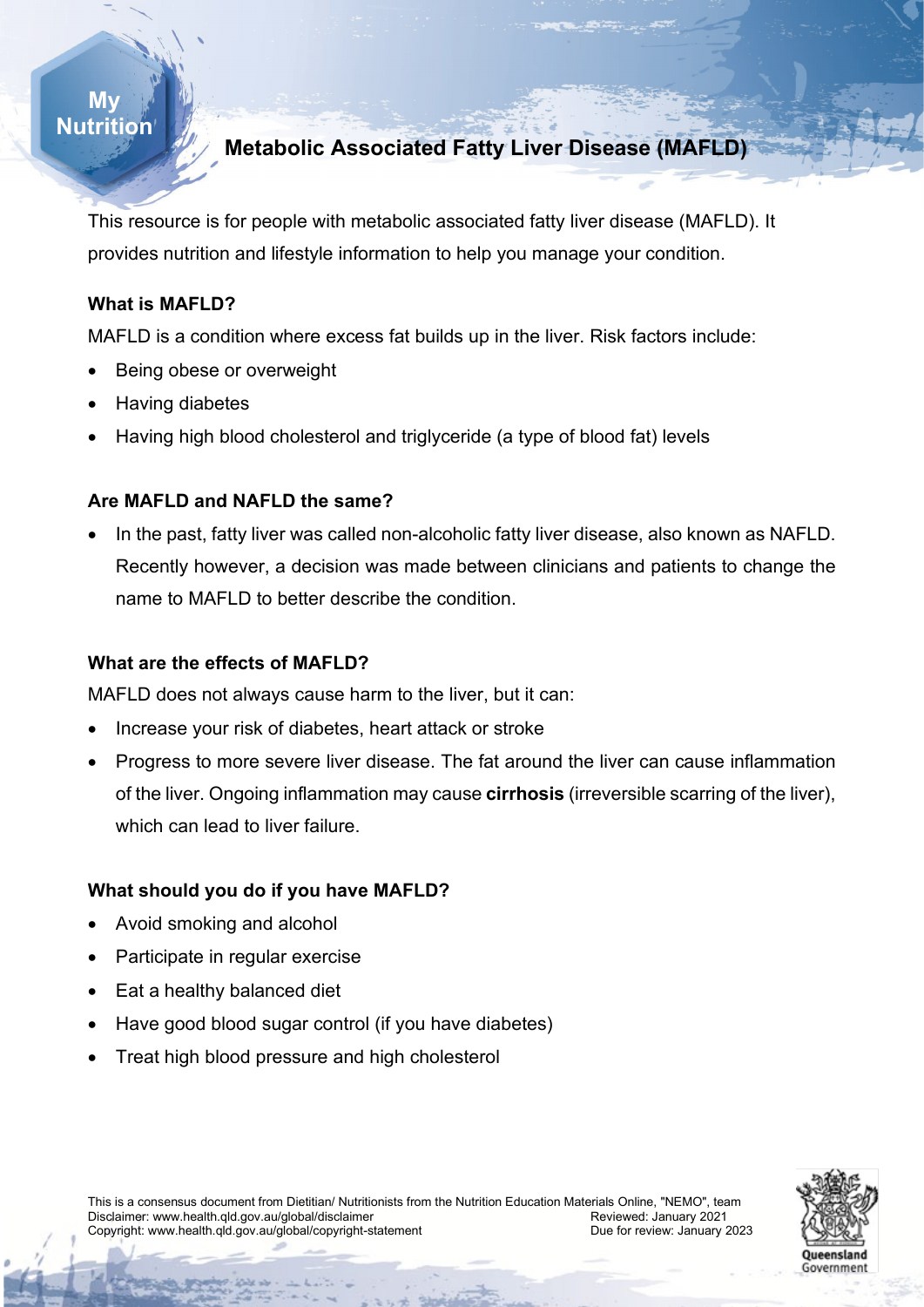## **To reduce the risk of developing MALFD you can:**

- 1. Eat a healthy diet
- 2. Reach a healthy weight
- 3. Increase exercise

## **1. Eat a healthy diet**

Make changes slowly so you can continue them long-term, maintain weight loss and keep your liver healthy.

## **Base your meals on whole foods from the Mediterranean diet**

- 1. Vegetables add as many vegetables as you can to your meals and snacks.
- 2. Fruit eat at least two pieces of fruit per day.
- 3. Add olive oil to your food (up to 3 tablespoons per day).
- 4. Include fish at least twice weekly.
- 5. Choose low fat meat or meat alternatives like chicken, eggs, and legumes (e.g. chickpeas, kidney beans, and nuts).
- 6. Reduce red meat to once per week or on special occasions.
- $\overline{\phantom{a}}$ 7. Choose grainy breads and cereals, rice and pasta.
- 8. Choose low fat dairy (e.g. milk, yoghurt, cheese).

Eating foods from these main food groups will help keep you full and reduce the need to snack on high fat or high sugar foods.

Refer to the NEMO Mediterranean diet sheet for more information

[\(www.health.qld.gov.au/nutrition/patients\)](http://www.health.qld.gov.au/nutrition/patients).

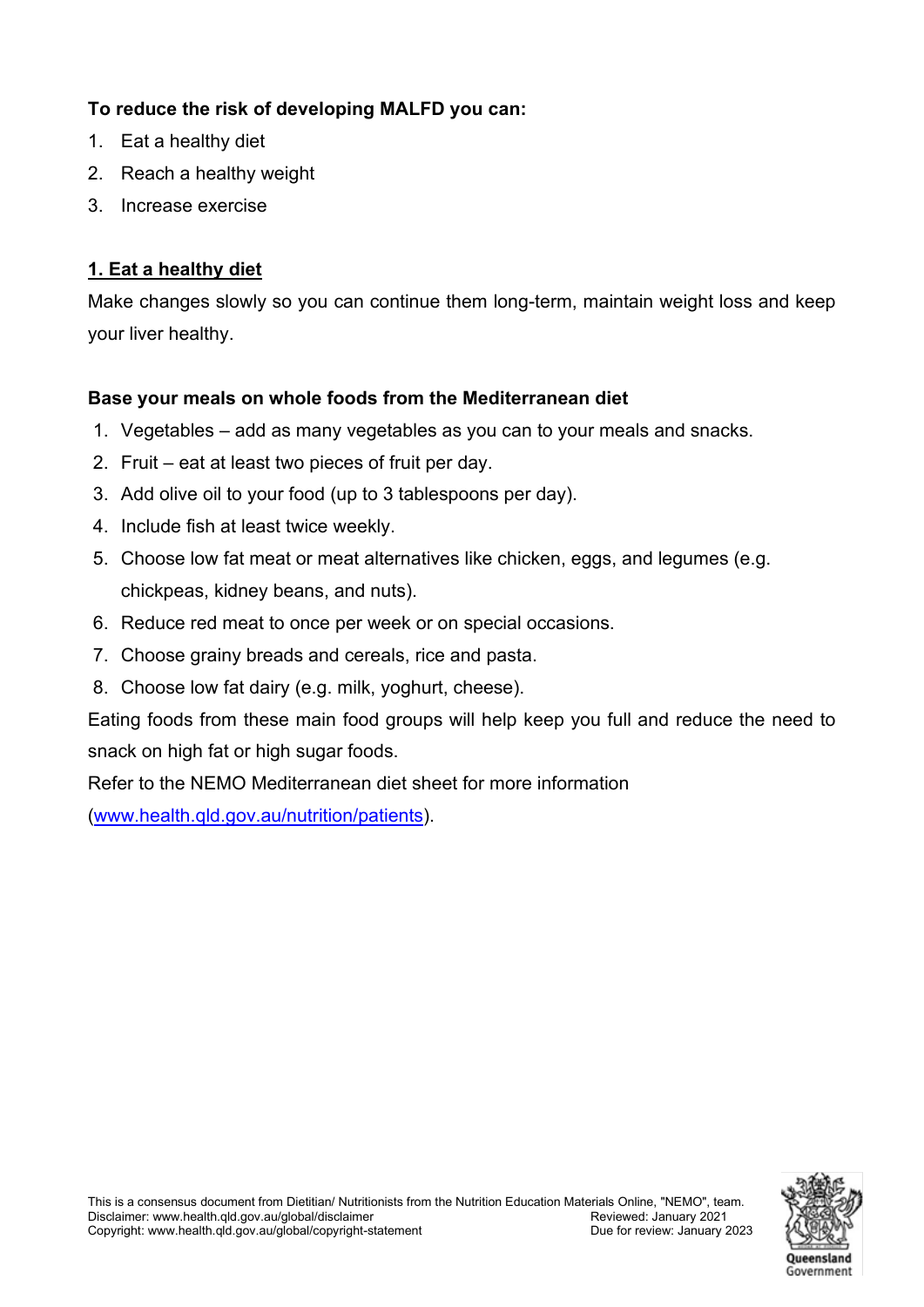# Mediterranean Diet Pyramid

A contemporary approach to delicious, healthy eating



*Image reproduced with permission from Oldways - oldwayspt.org*

**NOTE:** When you have liver disease, it is best to avoid alcohol. But this should be discussed with your GP or liver doctor.

#### **Switch to healthier drinks**

Choose water as your main drink. Replace sugary drinks like soft drinks, cordials, sports drinks and juices with 'no added sugar' or 'diet' alternatives. Talk to your doctor to check if you should avoid alcohol.

#### **Reduce your portion sizes**

Use smaller plates and bowls to help reduce calories for weight loss.

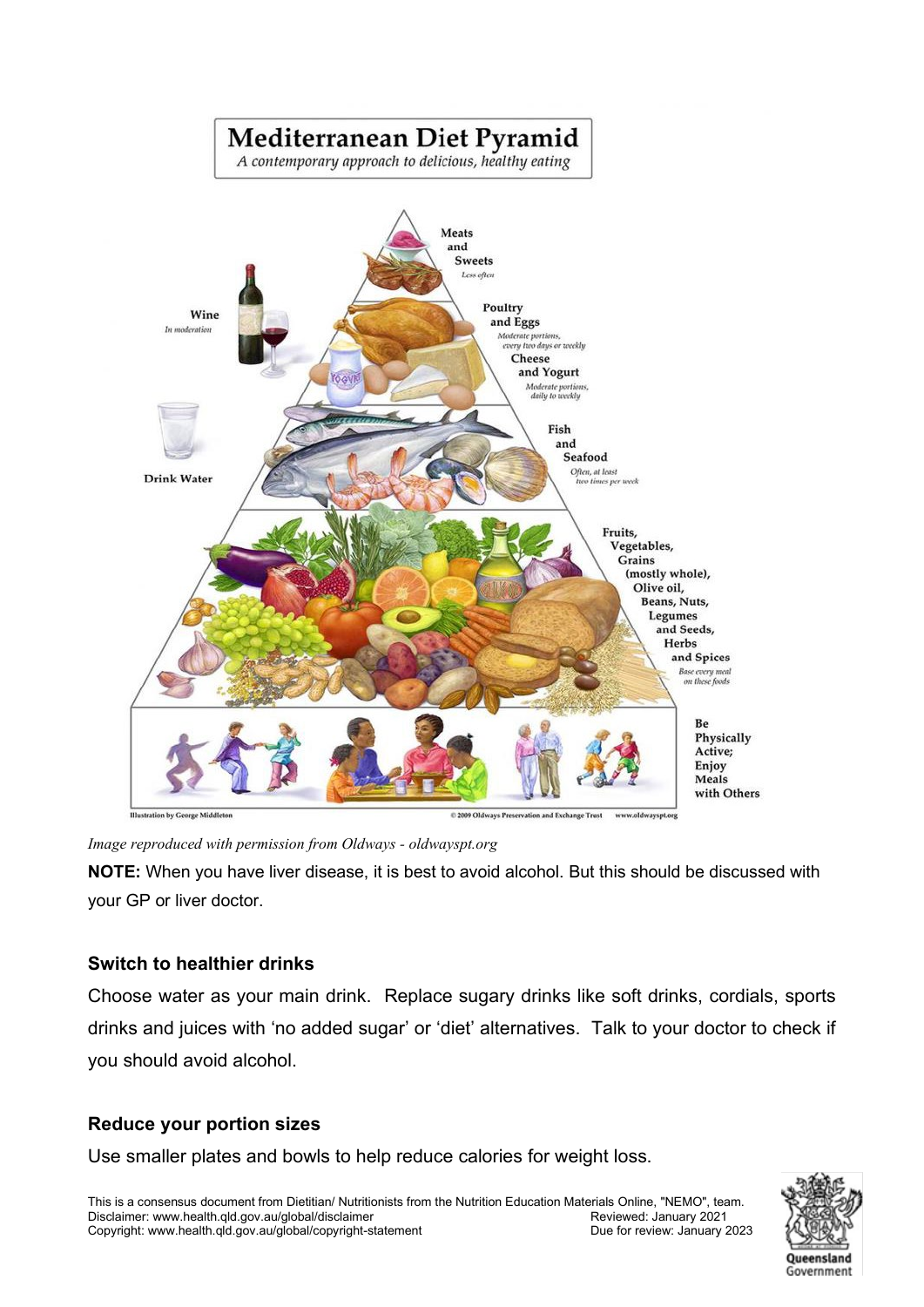## **Fill up on high fibre foods**

Eat high fibre foods such as grainy breads and cereals, vegetables, legumes and fruit. By choosing these foods, you may find you can eat more food but with less calories. Examples of higher fibre choices with more food and less calories include:

- 2 pieces of fruit **instead** of 1 glass of fruit drink
- 1 medium jacket potato **instead** of ½ bucket of hot chips
- 2 cups air-popped popcorn **instead** of ½ small packet chips

#### **Plan your meals**

This can help you avoid making impulse decisions or reduce the temptation to grab takeaway, which may lead to overeating.

#### **Build a balanced plate**

Include a large serve of vegetables (1/2 of the plate), a palm sized protein portion (1/4 of the plate), and a small serve of carbohydrate (1/4 of the plate).



*Image reproduced with permission from Healthy Food Guide Magazine www.healthyfoodguide.com.au.* 



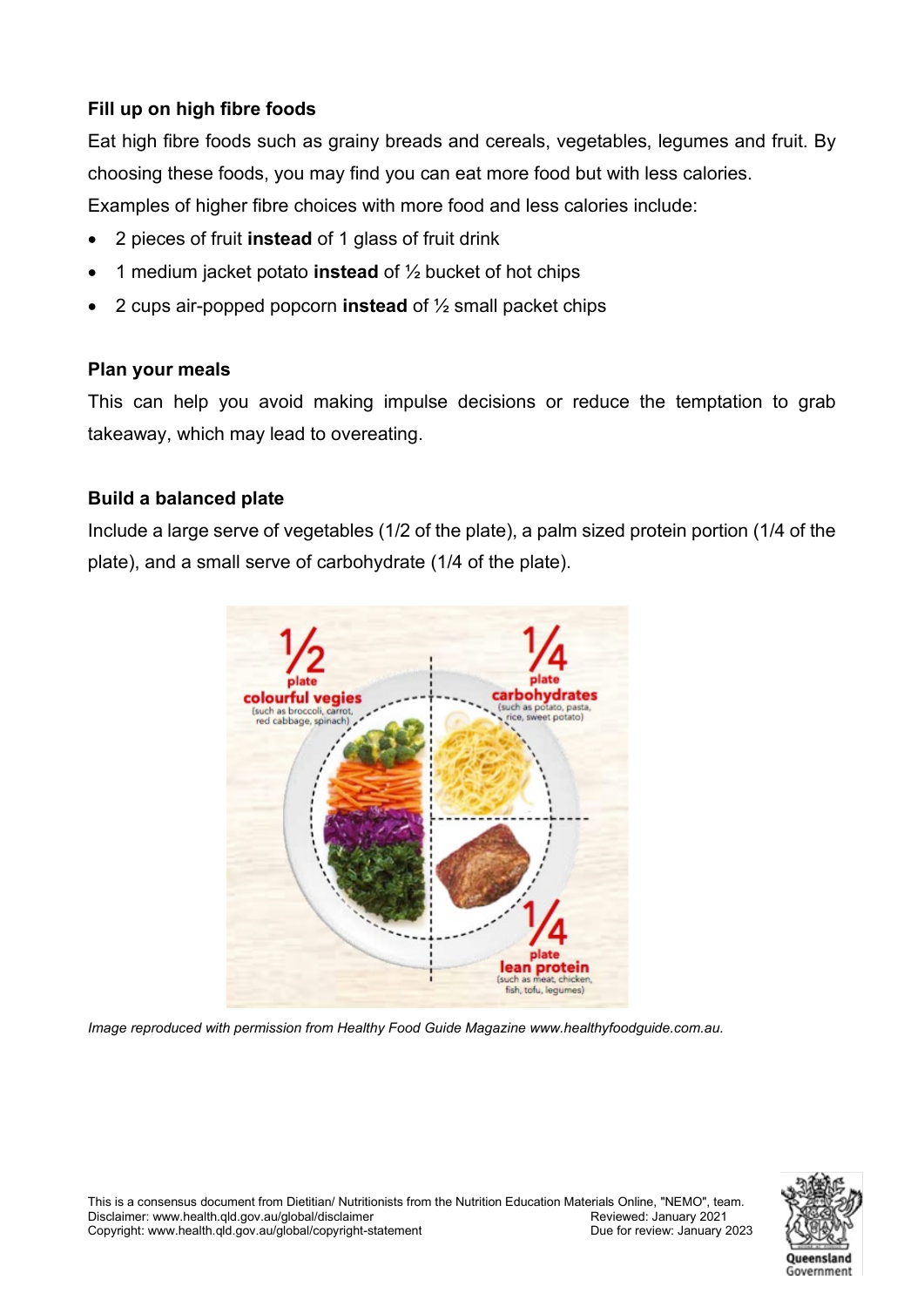#### **Not all fats are equal**

All fats are high in energy, however there are several different types of fat.

Unsaturated fats are a healthy type of fat. **Include** these fats in your diet to reduce your risk of heart disease.

They include:

- $\checkmark$  Monounsaturated fats found in extra virgin olive oil, avocados, olives and nuts (almonds and cashews).
- $\checkmark$  Polyunsaturated fats found in sunflower seeds and oil, canola oil, soybeans and soymilk, nuts (walnuts, hazel and Brazil), seeds (chia, flaxseed and sunflower), oily fish and seafood (salmon, sardines, tuna and mussels).

Saturated fats are not so good for our health and should be **limited** in your diet.

 $\boxtimes$  Saturated fats – found in animal fats (butter, lard, ghee), coconut oil, full fat dairy, deep fried foods and pastries, fat on meat, cream, sour cream and deli meats.

#### **Limit added sugars**

**My**  Added sugars can increase the calories in your diet and are low in nutrients. Ideas to reduce<br>——————————————————— added sugar include:

- Use less/no sugar in your tea/coffee
- Try fruit instead of sugar on cereal
- Use sugar free spreads instead of jam and honey. Options include vegemite, peanut butter (no added sugar) or spreads sweetened with artificial sweeteners or stevia.
- Replace fruit juice with fresh fruit
- Eat tinned fruit in water/natural juice instead of syrup
- Use unsweetened yoghurt (natural/Greek) instead of sweetened yoghurt
- Eat less biscuits and cakes

#### **2. Reach a healthy weight**

If you are overweight, losing 5-10% of your body weight can:

- Decrease fat in the liver
- Improve blood sugar control
- Improve blood pressure

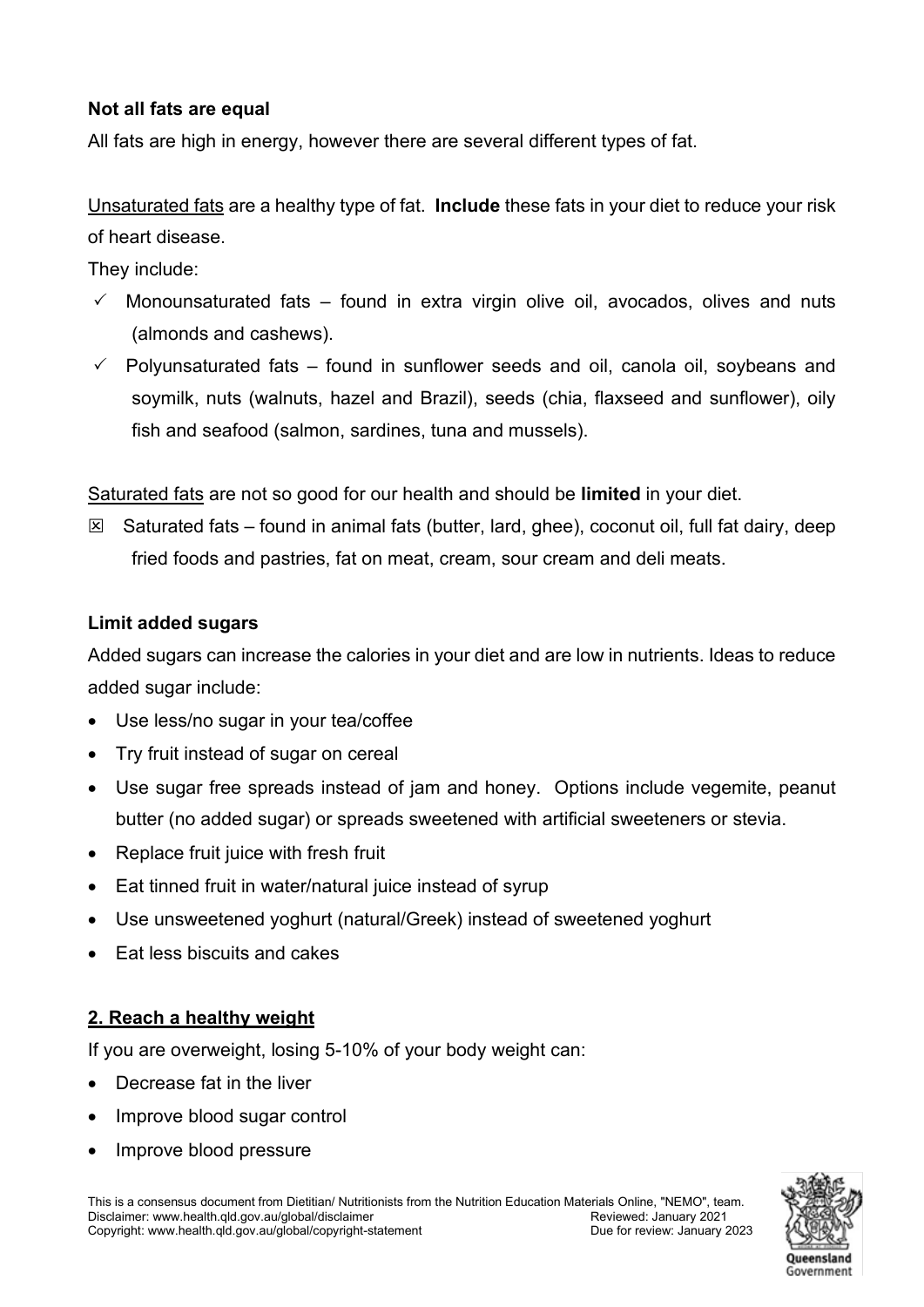Aim for a loss of 0.5-1kg per week.

Your current weight: Your goal weight:

Your waist circumference:

## **Goal waist circumferences:**

Females: Initially: less than 88cm Long term: less than 80cm

Males: Initially: less than 102cm Long term: less than 94cm

## **3. Increase exercise**

- Increasing activity can help you reach a healthy weight. It can also decrease your risk of developing diabetes and help control your blood sugar.
- Try to do at least 150 minutes of moderate intensity exercise per week (30 minutes of activity 5 times per week), increasing to 30-45 minutes daily. Examples of moderate intensity exercise include brisk walking, dancing and gardening.
- **My**  Talk to your doctor before starting any physical activity if you have existing medical any priyoic<br>m a rafarra **Nutrition** conditions, as you may benefit from a referral to an exercise physiologist. It's also important to keep in touch with your diabetes educator and manage your blood sugar well if you have diabetes.

## **Ideas to increase activity**

- Aim to be active every day in as many ways as you can (e.g. join a dance class or walking group).
- Think of movement as an opportunity, not an inconvenience (e.g. go for a bike ride or play tennis with friends).
- Increase your incidental exercise (e.g. walk briskly, clean the house, sit less).
- Choose activities that you can do often and find easy and enjoyable, such as walking.
- Find an activity that best matches your current level of fitness (e.g. break exercise up into 2-3 x 15 min blocks).
- Consider including resistance (strength) training to maintain muscle strength.